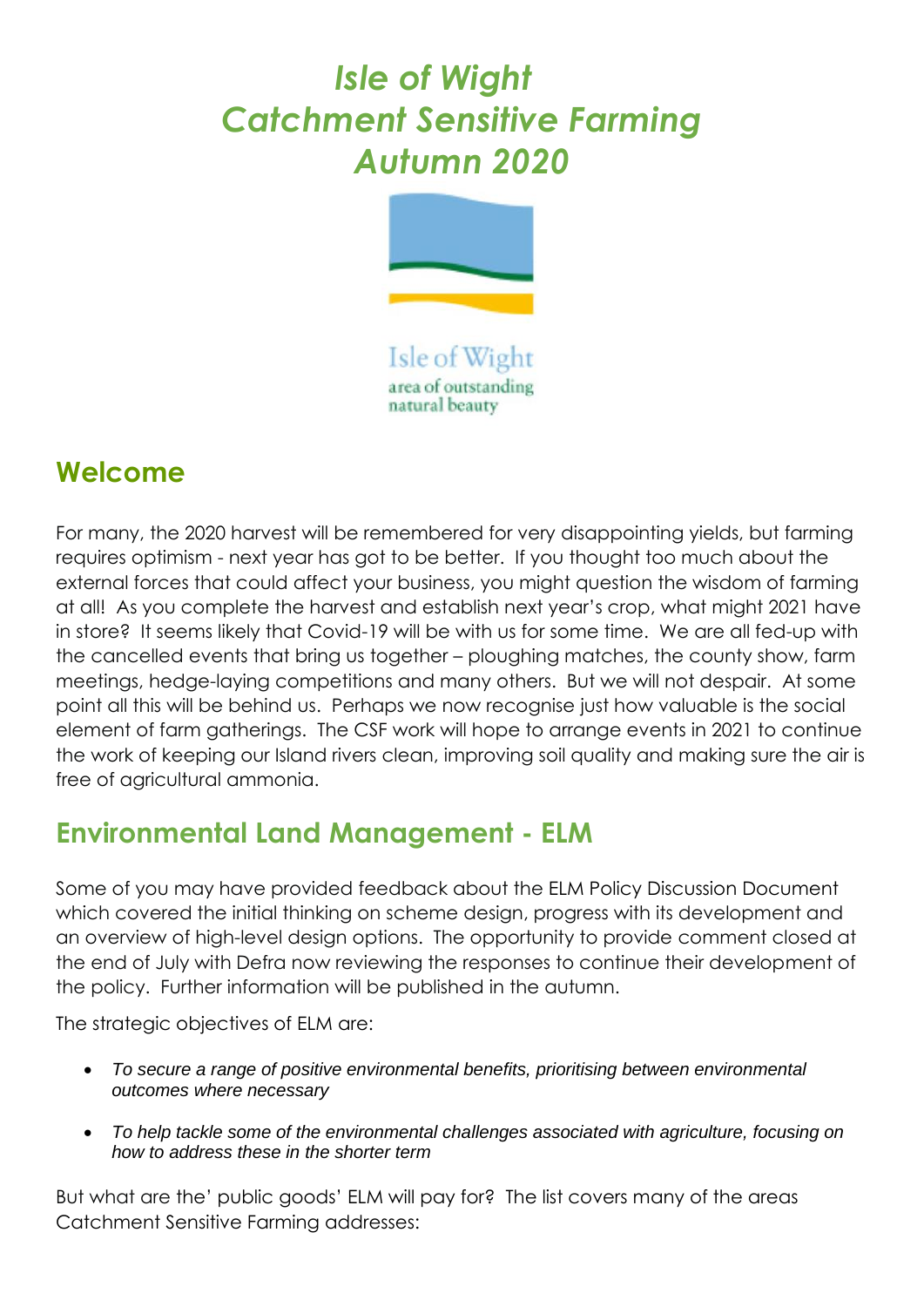- ➢ clean and plentiful water
- ➢ clean air
- ➢ protection from and mitigation of environmental hazards
- ➢ mitigation of and adaptation to climate change
- ➢ thriving plants and wildlife
- ➢ beauty, heritage and engagement

There is of course acknowledgement that payments through ELM will provide farm income as BPS is phased out. There are three tiers proposed within the scheme.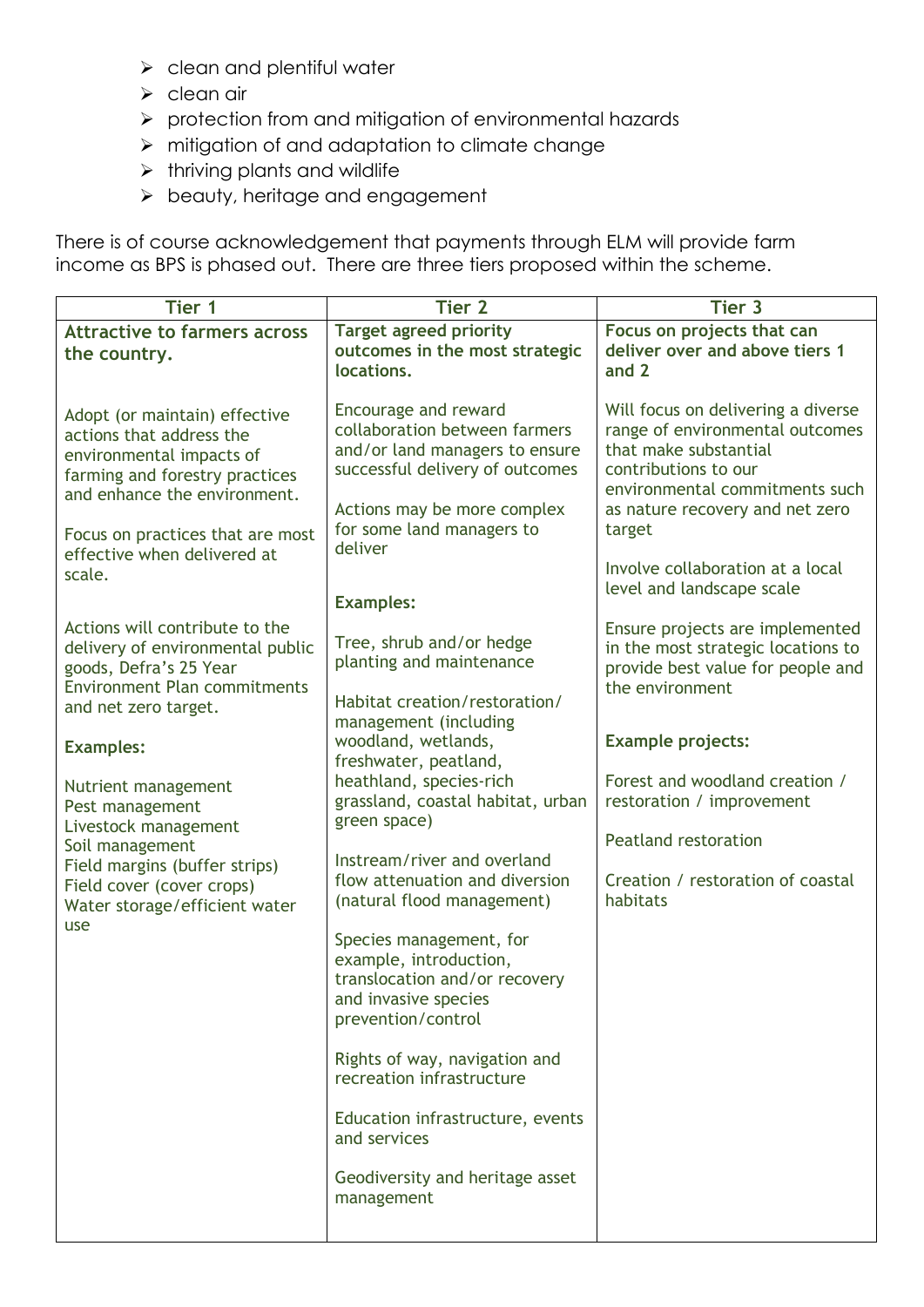Whilst ELM development continues, the Countryside Stewardship scheme will still be open for applications next year so there is no need to wait to join or continue your current involvement with agri-environment. Defra stress…

*'No one with a CS or ES agreement will be unfairly disadvantaged when we transition to new arrangements under ELM. Those entering CS agreements from 2021 will be able to end their agreement early where they have secured an ELM agreement. Until then, signing a CS agreement gives a viable, long-term source of income for providing environmental benefits.'*

The Key dates to keep in mind are:

2020 to end of 2023 - ELM scheme design 2020 to end of 2027 - ELM tests and trials 2021 to 2024 - National pilot 2024 - Full roll out of ELM scheme

2021 to 2027 - Direct Payments phased out 2024 - No new agreements under Countryside Stewardship Scheme

## **Fertiliser use – how do you compare?**

The Farm Business Survey, England 2018/19 provides some interesting information on farm practices. From a CSF perspective, it's encouraging to note how much more careful farmers are becoming at ensuring fertilisers are applied carefully and in the correct quantity for maximum benefit and minimal environmental impact. Remember the days when the stuff was so cheap it didn't matter where or how much was applied? Blue bags fluttered around in the breeze and the decomposing plastic can still be found in lodged in hedgerows.

- ➢ 24% of farm businesses carried out **precision farming techniques** to guide fertiliser application. Usage was more likely on cereal and general cropping farms and on farms with at least some of their land within a Nitrate Vulnerable Zone.
- ➢ 27% of farms used **soil nutrient software packages** to help determine fertiliser applications. Usage was most common on cereal and general cropping farms and on farms with at least some of their land within a Nitrate Vulnerable Zone.
- ➢ 49% of farms with grass included **clover or other legumes in their grass swards**. This practice was most common on mixed and dairy farms, and on farms in the South West.
- ➢ Very few farmers (17%) use **green manures** in their arable rotations. Use was most common on cereal, general cropping and mixed farms. Farms designated as organic were also more likely to use green manures than others.
- ➢ For those farms using either clover/legumes or green manures, 71% adjusted **their fertiliser application** rates. This practice was most common on general cropping, dairy and mixed farms and on farms in the South West.
- ➢ 46% of farm businesses relied on their own non-FACTS1 qualified **advice for nutrient planning**, 26% relied on independently supplied FACTS advice, and 23% received advice from their FACTS-qualified fertiliser supplier.